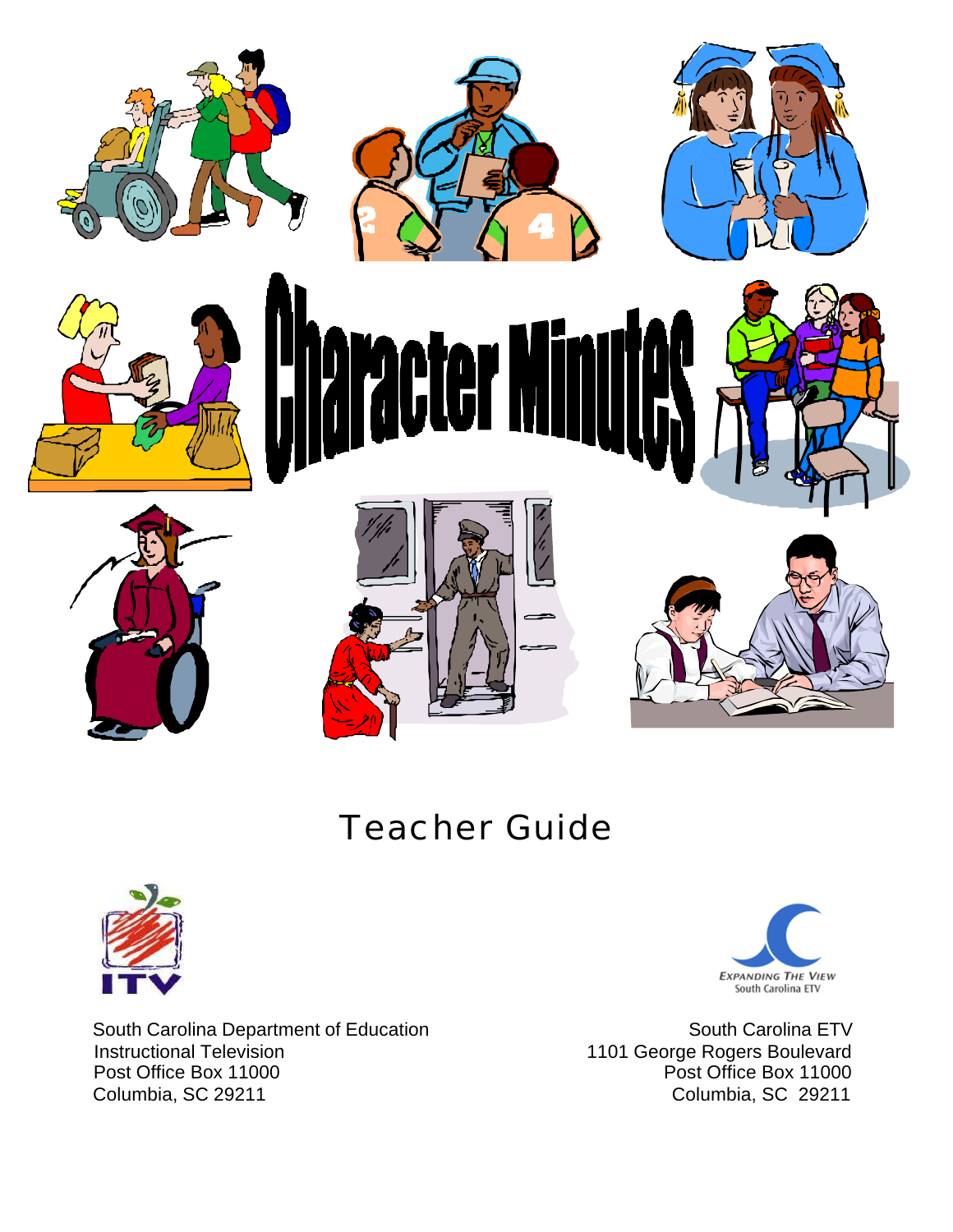# *Character Minutes*

## **Teacher Guide**

An instructional television series presented on South Carolina ETV in cooperation with Instructional Television South Carolina Department of Education (Equal Opportunity Employers)

Printed and distributed by South Carolina ETV for use by South Carolina teachers

The South Carolina Department of Education does not discriminate on the basis of race, color, national origin, sex, or handicap in admission to, treatment in, or employment in its programs and activities. Inquiries regarding the nondiscrimination policies should be made to:

> Personnel Director South Carolina Department of Education 1429 Senate Street Columbia, SC 29201 (phone: 803-734-8505)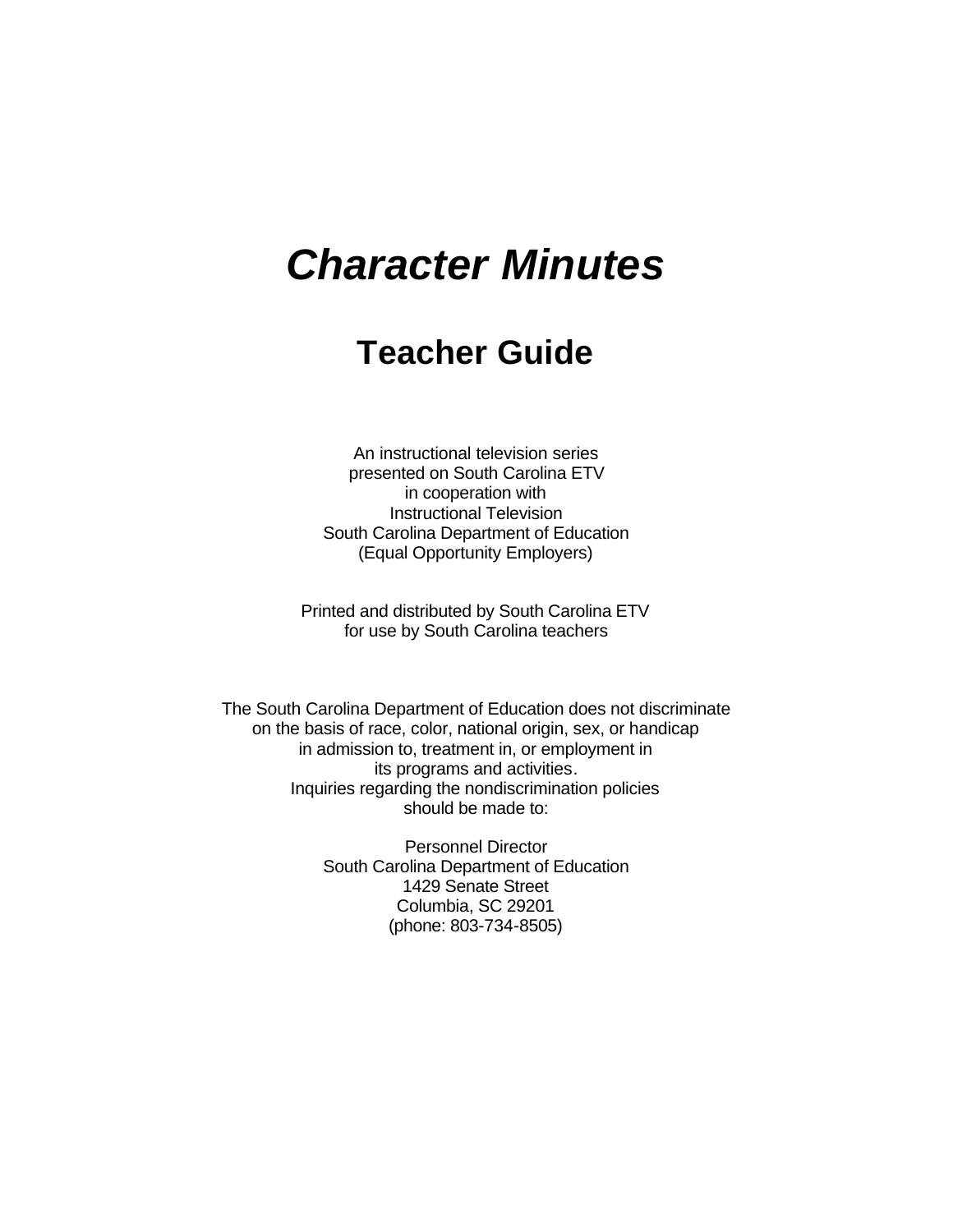# *Character Minutes* **Credits**

### *Character Minutes* **Lesson Guide**

Produced by Lindsay Rogers

### *Character Minutes* **Video Series**

Produced by Bette Jamison Renee Layson

Edited by Christian Bright

## **Production Assistant**

Chrystal Burgess

## **Instructional Support Provided by**

 Instructional Television South Carolina Department of Education

## **Produced for**

Instructional Television South Carolina Department of Education

## **Produced by**

The South Carolina Educational Television Network

*Suggestions for Use: Since these short segments are all approximately one minute in duration, they are excellent to include in your school news programs. Teachers may also use them as lesson "triggers" to stimulate discussion and to supplement curriculum objectives.*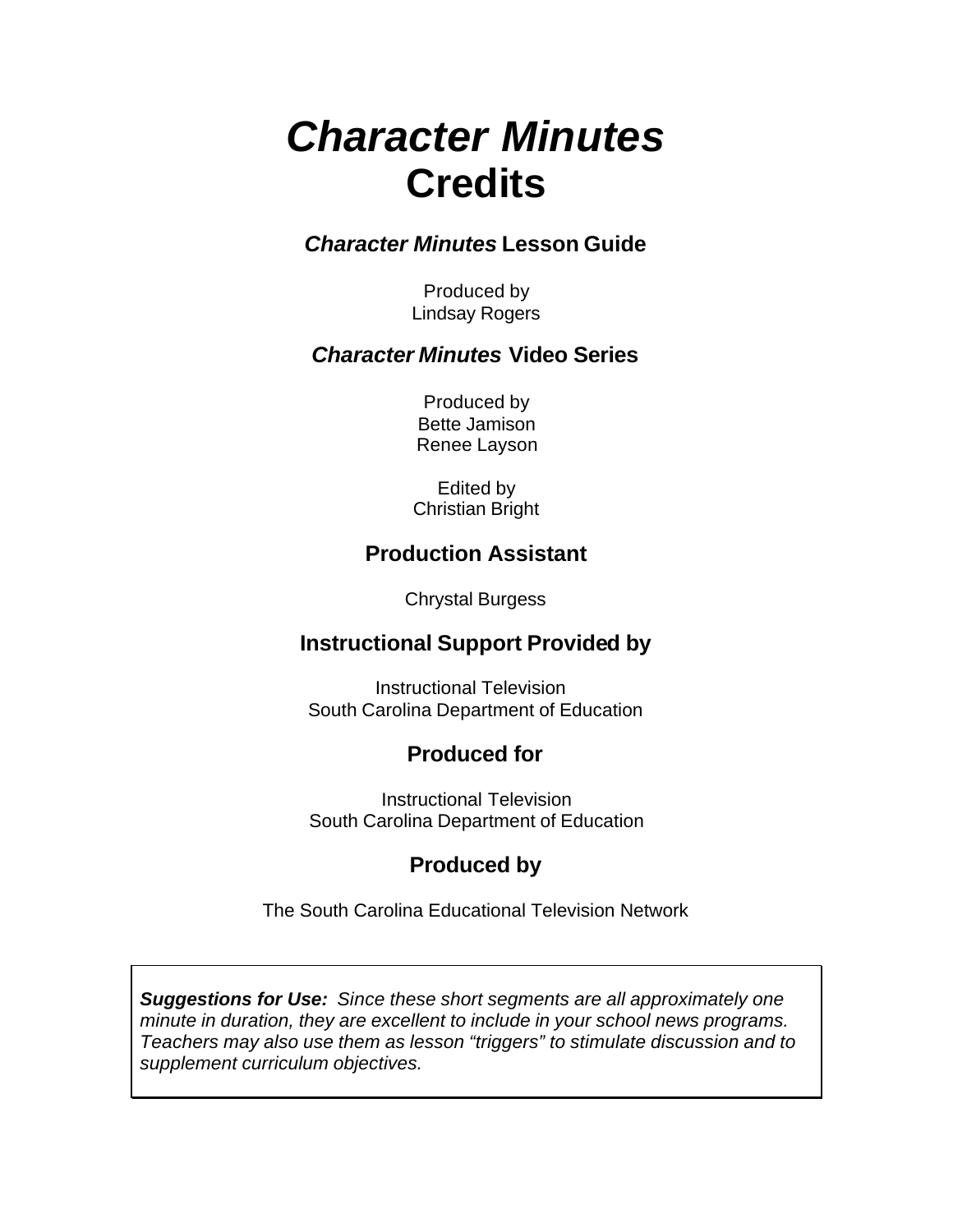## *Character Minutes Programs*

- 1. Coach Leggett: Work Ethic
- 2. Coach Leggett: Work Equals Stress?
- 3. Patti Just: Three P's
- 4. Patti Just: Confidence
- 5. Chief Austin: Ready to Learn
- 6. Chief Austin: Peers
- 7. Chief Austin: Value System
- 8. Chief Austin: Right and Wrong
- 9. Chief Austin: Courage
- 10. Carolyn Sawyer: Caring People
- 11. Carolyn Sawyer: Treating Disrespect
- 12. Joe Pinner: Caring
- 13. Joe Pinner: Positive Influence
- 14. Joe Pinner: Finding Self-Esteem
- 15. Harry Dent: Principles
- 16. Marie-Louise Ramsdale: Listening
- 17. Marie-Louise Ramsdale: Education
- 18. Marie-Louise Ramsdale: Media Influence
- 19. Harry Dent: 10 Virtues
- 20. Harry Dent: Integrity
- 21. Marie-Louise Ramsdale: Respect: Being Open- Minded
- 22. Marie-Louise Ramsdale: Respect: Being Polite
- 23. Marie-Louise Ramsdale: Criticism
- 24. Bishop John Hurst Adams: Compassion
- 25. Rick Henry: Courage
- 26. Rick Henry: Being Courageous
- 27. Coach Eddie Fogler: Discipline
- 28. Kelly G. McCalla: Dependability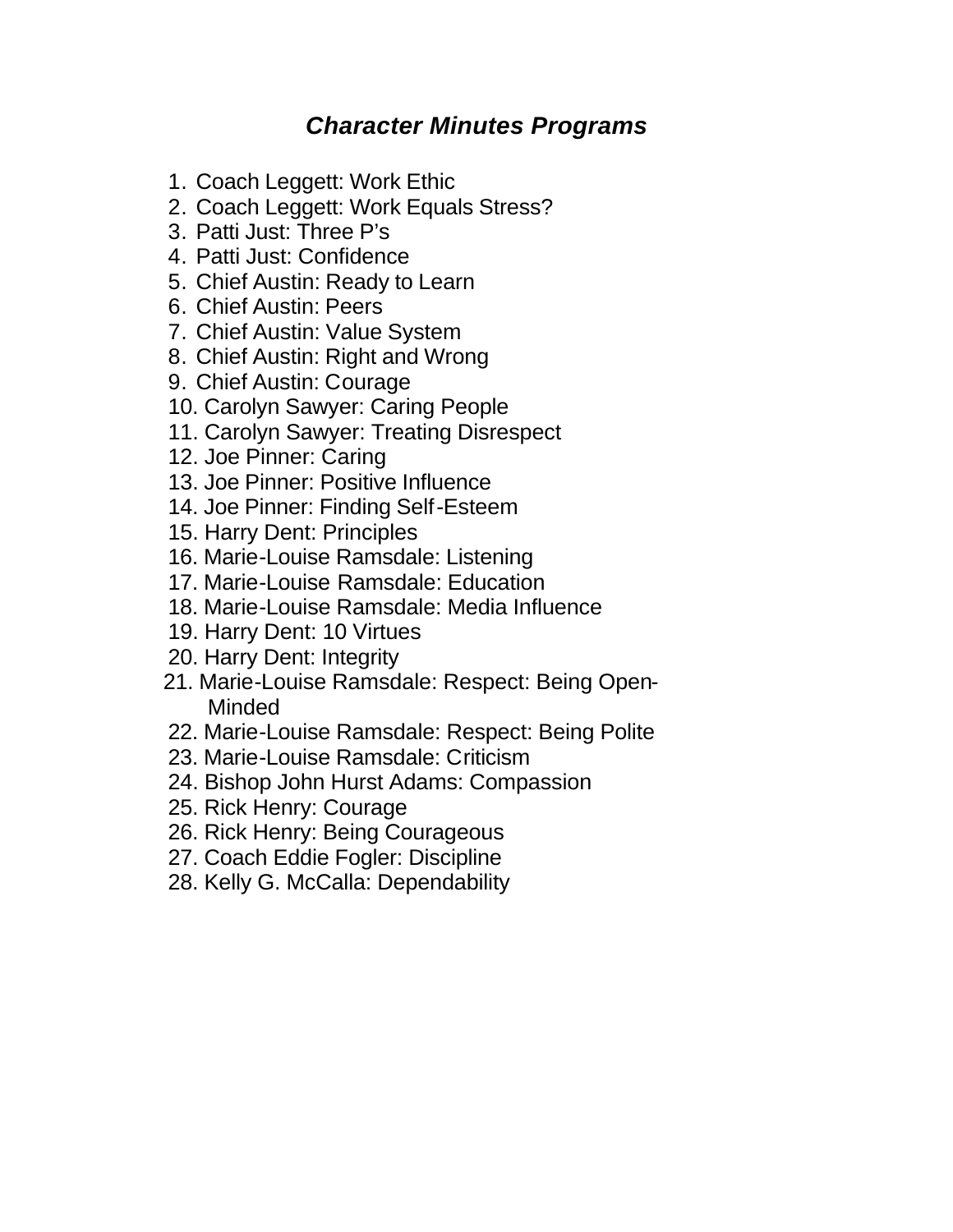## *Character Minutes*

This series focuses on positive character traits, such as a belief in work ethic, perseverance, fortitude, and the ability to work as part of a team. Each program features a prominent person in the community, including Jack Leggett, baseball coach at Clemson University; Patti Just, former anchor at WJWJ-TV; and Charles Austin, chief of police in Columbia. The short, concise programs contain valuable content that could be used in a weekly school news program, as a writing activity in a language arts class, or as a discussion topic. All grade levels can benefit from this series.

#### **1) Coach Leggett: Work Ethic**

Coach Leggett stresses the importance of work ethic in this segment. He relates hard work to positive results. These positive results include wins and feeling good about oneself. There is a choice to work hard and to be a positive role model. One is able to achieve a great deal with a hard work ethic.

#### **2) Coach Leggett: Work Equals Stress?**

Coach Leggett dismisses the common associations made between work and stress. Hard work makes one prepared. If one is prepared, then there will be less stress. However, if one does not work hard, then stress will usually occur. This is usually a result of procrastination or not being prepared properly. Hard work creates good feelings that help alleviate stress.

#### **3) Patti Just: Three P's**

Patti Just is a woman confined to a wheelchair. She stresses the importance of the three P's: Persistence, Perseverance, and a Positive Attitude. The three P's help one make it through life, especially concerning difficult circumstances.

#### **4) Patti Just: Confidence**

Patti Just talks about some her life experiences. She has experienced rejection because of her confinement to a wheel chair, but she is able to still have confidence in herself. Despite her rejection from different jobs, she remained confident, and she knew that someone would give her a chance. She encourages others to keep trying and sooner or later they will succeed.

#### **5) Chief Austin: Ready to Learn**

Chief Austin reminds students of the access that they have to teachers and other adults. There is so much that they can learn from others, but they have to be willing to participate and willing to receive what others are offering them.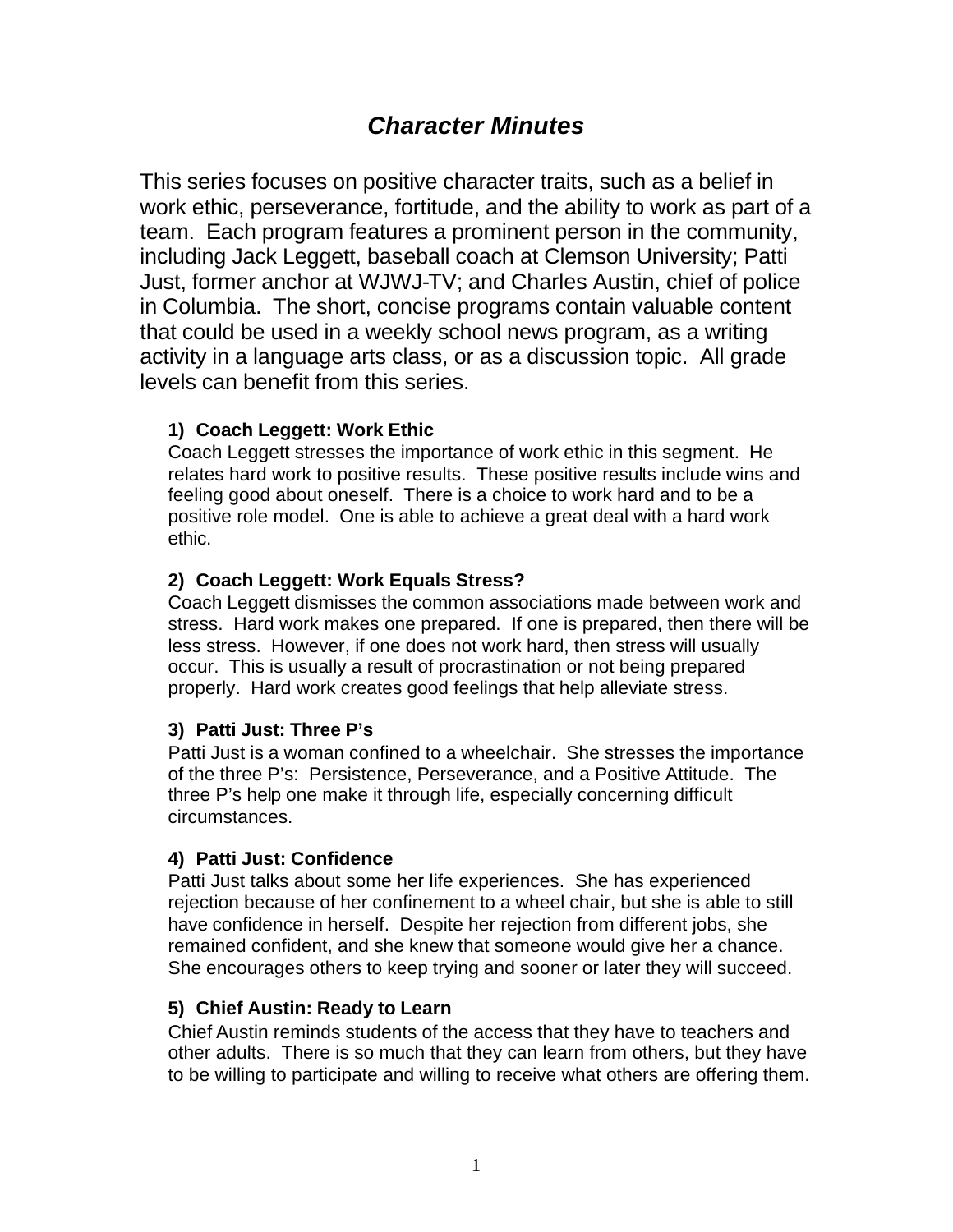#### **6) Chief Austin: Peers**

Chief Austin encourages students to have an influence on their peers. He believes that students can have more influence on their peers than adults can. He claims that adults have the responsibility to be role models, but the students must reinforce this to their peers. He encourages students not to be afraid to stand up for what is right.

#### **7) Chief Austin: Value System**

Chief Austin encourages students to make sure that the value system that they have learned becomes their driving force in life. He believes that students must stand for their value system. Therefore, it is their responsibility to stand up for what is right.

#### **8) Chief Austin: Right and Wrong**

Chief Austin reminds students to draw from their personal values. From these personal values, they know right from wrong, and they must be willing to stand up for what is right. People may laugh, but that is okay. Chief Austin reflects on his past, and he is glad that he had the strength and courage for the choices that he made in his life.

#### **9) Chief Austin: Courage**

Chief Austin describes courage as the ability to identify what is right and what is wrong and still be able to stand up for what is right. This can be tough because everyone is telling the person one thing, but that person knows that it is wrong. If that person knowingly does what is wrong anyways, then that person lacks courage.

#### **10) Carolyn Sawyer: Caring People**

Carolyn Sawyer encourages students to surround themselves with caring people. If they are around caring people, then they are fine. She also reminds students that the most caring people are not always the most popular people.

#### **11) Carolyn Sawyer: Treating Disrespect**

Carolyn Sawyer encourages students to stand up for their rights and especially stand up to those who disrespect them. Her approach is to avoid violence and use one's voice and intelligence when standing up to another. She also advises that students not surround themselves with people that treat them badly.

#### **12) Joe Pinner: Caring**

Joe Pinner addresses caring. He claims that caring actually helps the person doing the caring and the person being cared for. He says that it makes one feel good when caring for someone. He also talks about how gangs and other negative things destroy things.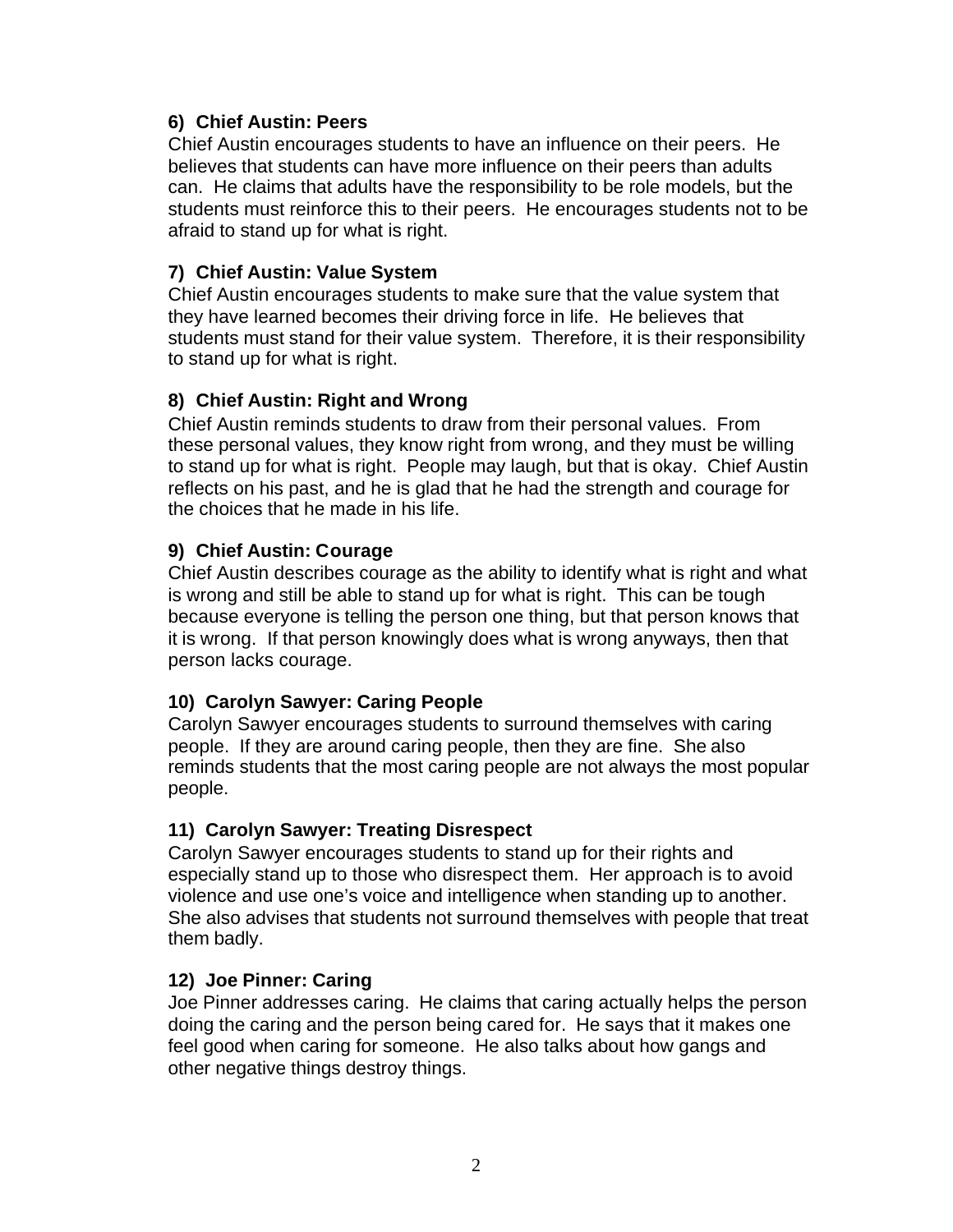#### **13) Joe Pinner: Positive Influences**

Joe Pinner says that if one does not like feeling alone, then find positive influences. He encourages students to get involved in activities such as playing in an orchestra, playing sports, and several other activities. He also reminds students to take time to enjoy the things around them.

#### **14) Joe Pinner: Finding Self-Esteem**

Joe Pinner talks about finding self-esteem. He says that not all parents are going to help give their children self-esteem. Therefore, children need to go find self-esteem. He gives several examples where to find self-esteem, such as at church. He also mentions that students should find other people who will help them.

#### **15) Harry Dent: Principles**

Harry Dent addresses the question, "What do you do if you work for someone who's doing something wrong?" He states that at a minimum refuse to be a part of the "wrong" thing. He also says that students have the choice whether to turn the wrongdoer in or not. He says that students have to decide their principles, and they need to make up their mind about how they are going to live.

#### **16) Marie-Louise Ramsdale: Listening**

Marie-Louise Ramsdale stresses the importance of listening to what people are saying. She says that parents, teachers, and other adults have learned life lessons, and therefore, it is important to listen to them because it can be very beneficial.

#### **17) Marie-Louise Ramsdale: Education**

Marie-Louise Ramsdale stresses the importance of higher education. She says that if students do not want to be part of the education system, then they will not get anywhere in life. She encourages students to get some form of higher education whether it is college or a tech school. By attending such schools, students will get ahead in life.

#### **18) Marie-Louise Ramsdale: Media Influence**

Music and other media influences can be negative influences according to Marie-Louise Ramsdale. She says that one can choose to be influenced by the media or not. Basketball players, rap stars, and others influence today's children, but students do not have to be influenced by them. It is a choice.

#### **19) Harry Dent: 10 Virtues**

Harry Dent gives a list of ten virtues that are important to have. They include: self-discipline, compassion, responsibility, friendship, work diligently, courage, persevere, honest, loyal, and have beliefs and live by them.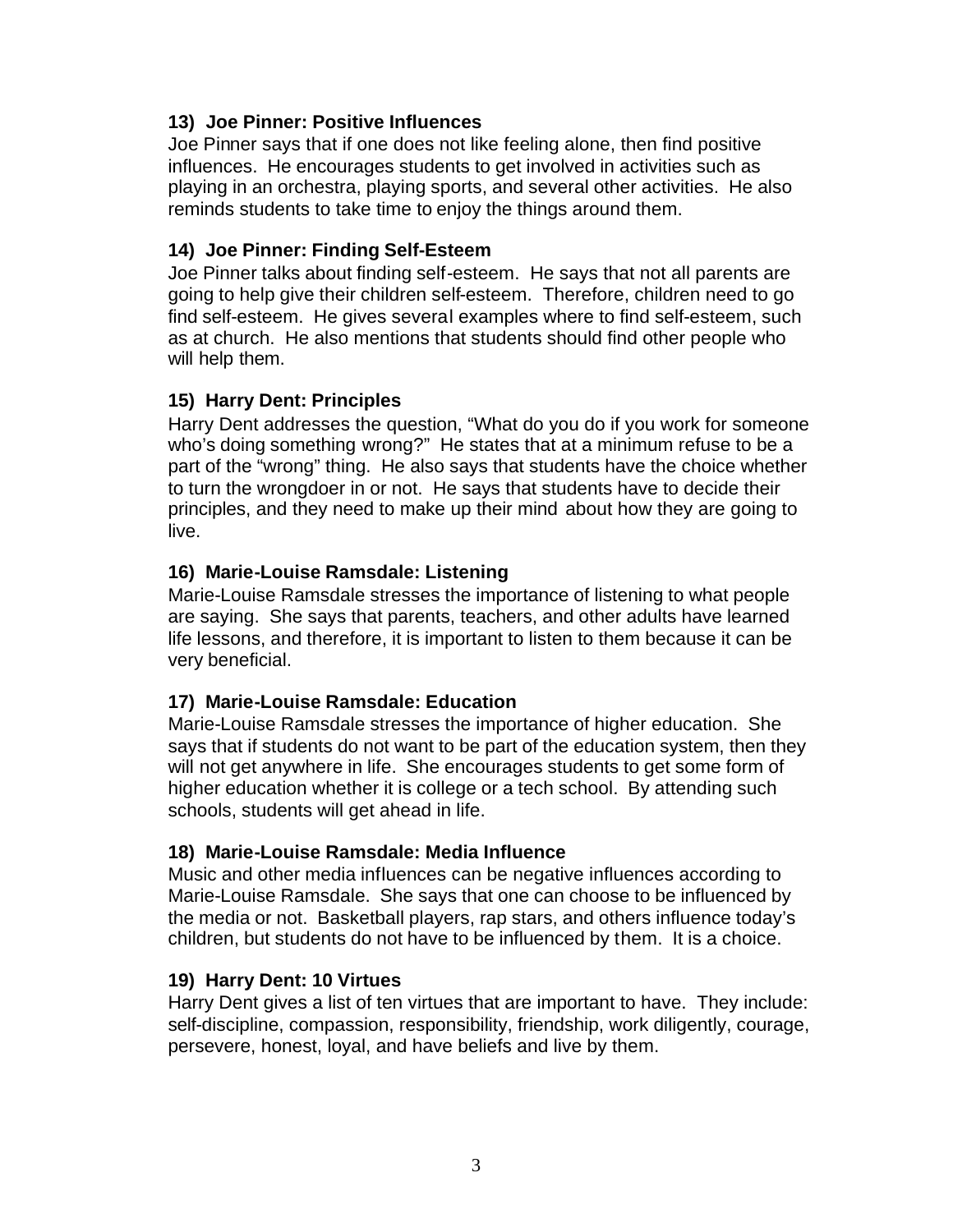#### **20) Harry Dent: Integrity**

According to Harry Dent, people will make mistakes in life, but they must deal with their personal integrity. He says that they must ask themselves the question, "Did I do wrong?" He encourages students to face the world and admit when they are wrong.

#### **21) Marie-Louise Ramsdale: Respect: Being Open-Minded**

Marie-Louise Ramsdale advises everyone to listen and be open-minded. She says that students need to give others' point of view much respect. She encourages students to take time and listen so that they will hear a different opinion.

#### **22) Marie-Louise Ramsdale: Respect: Being Polite**

It is hard to respect people that do not respect her, according to Marie-Louise Ramsdale. She warns others to watch what they say when others disrespect them. She encourages them to be polite because one can never go wrong with politeness.

#### **23) Marie-Louise Ramsdale: Criticism**

 Marie-Louise Ramsdale encourages students to be around people that make them feel good about themselves. She believes that mean and negative comments can be beneficial. People will give constructive criticism, which can be positive, but at other times, their comments are destructive, and they need to be ignored.

#### **24) Bishop John Hurst Adams: Compassion**

Bishop Adams describes two types of love: tender loving care and tough love. Tender loving care is when someone is caring and empathetic. Tough love is when stern measures are taken, but they are stern out of love for the person.

#### **25) Rick Henry: Courage**

Rick Henry gives an example of the most courageous person he knows. He believes that the most courageous kid is one who was cut from the basketball team, and yet that kid continues to pursue their dream. He uses Michael Jordan as an example because Jordan was cut from the basketball team when he was younger.

#### **26) Rick Henry: Being Courageous**

Rick Henry encourages students to be willing to take a chance on things that can help benefit them as a person. For example, in a decision whether to take an easy course or a tough course, he encourages students to take the tough course because it will be more beneficial.